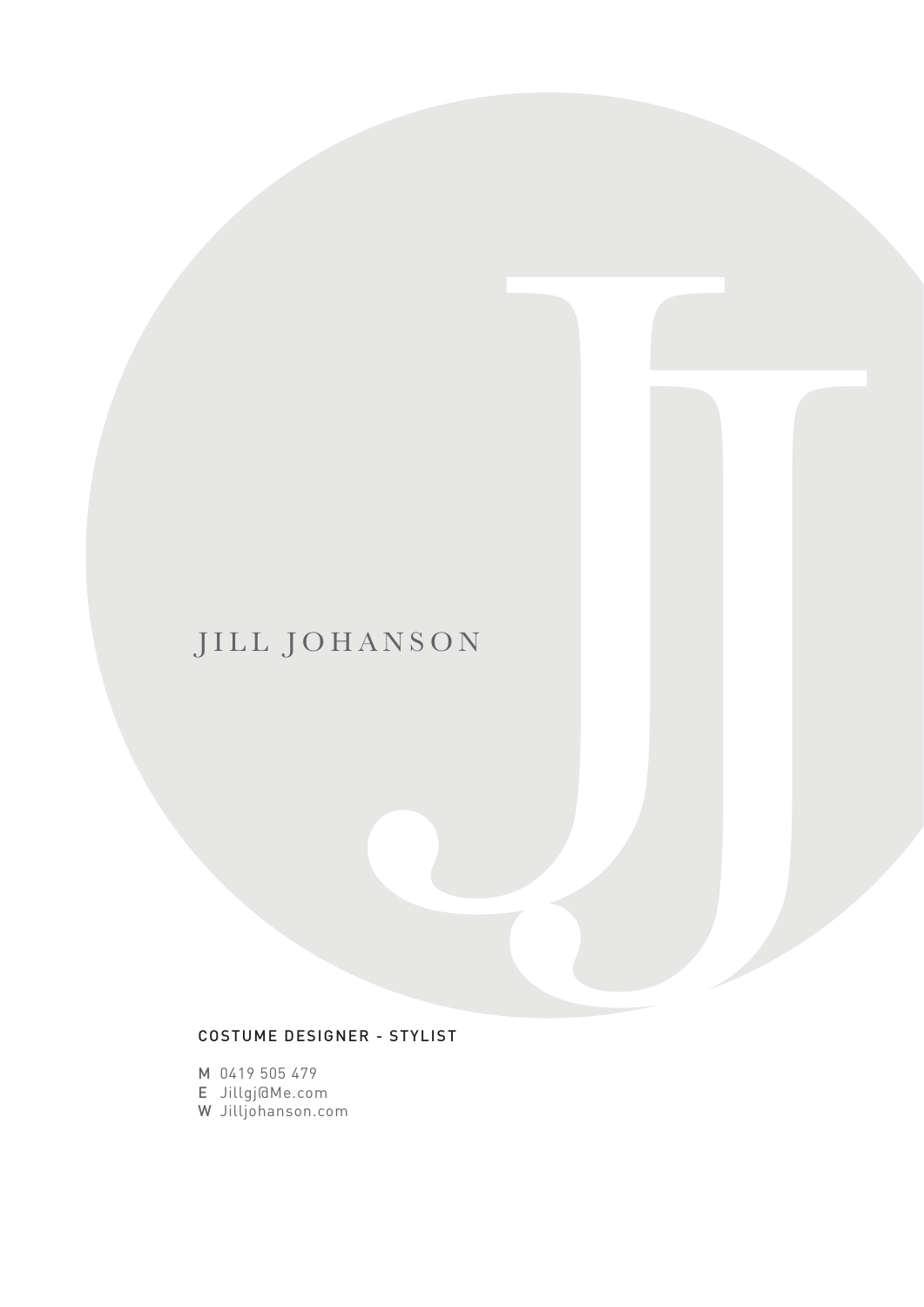# ABOUT JILL

#### Jill Johanson is a costume designer and stylist based in Melbourne. She has over 20 years of experience across film, tv, advertising and theatre.

Jill began her career as an Apprentice Costumier with the Victoria State Opera. She then travelled to London to study Costume Design at the prestigious Royal College of Speech and Drama. Upon her return to Melbourne, Jill worked her way up through the costume department working as a sewer, cutter, standby, buyer, supervisor and designer. Jill's experience in all areas of the costume department makes her an absolute asset for any production.

Jill's particular interest is telling stories through clothes. Her aim is to convey a character's journey to the audience with a glance. One of her favourite and most proud career moments was during a fitting with the wonderful Bill Hunter, on the film Tom White, (directed by Alkinos Tsilimidos) who upon putting on his costume, turned to Jill and said "Thank you, that's 75% of my work done".

Jill was nominated for an AFI Costume Design award for her work on Tom White. Her work on that film also inspired the launch of the International Festival of Costume And Fashion In Film in Paris, for which Jill's work was the only English language film selected for competition at the inaugural festival in 2006.

Most recently Jill designed the costumes for the film "The Taverna", also directed by Alkinos Tsilimidos.

Jill has also worked as stylist with a number of state and federal politicians and their partners/families for elections, including Dan and Cath Andrews, Bill and Chloe Shorten and family, Jay Weatherill and Luke Foley.

#### TESTIMONIALS

"For well over a decade, Jill has been a constant across all of my productions. Her attention to detail, aptitude for lateral thinking and unflappable work ethic ensure that costume design always plays a pivotal role in creating visually impactful and memorable images. Combine that with the fact that Jill is one of the loveliest humans in the industry, and it's not hard to see why she is one of the country's leading costume designers. Beyond her obvious skillset, Jill's ability to connect with and comfort our actors, off camera, has been an invaluable and often overlooked asset, which has, no doubt, enhanced the performances we've captured, on camera." James Shannon - TVC Director

"Jill is absolutely integral to any production that is lucky enough to have her onboard. Her ability to interpret a brief and find the right balance of style, character, story and value takes a director's vision to the next level. 13 out of 10." Micca Delaney - Director (film and advertising)

"I've made film and theatre with Jill for many years. She's a miracle maker with a profound and natural talent for dressing characters" Alkinos Tsilimidos - Director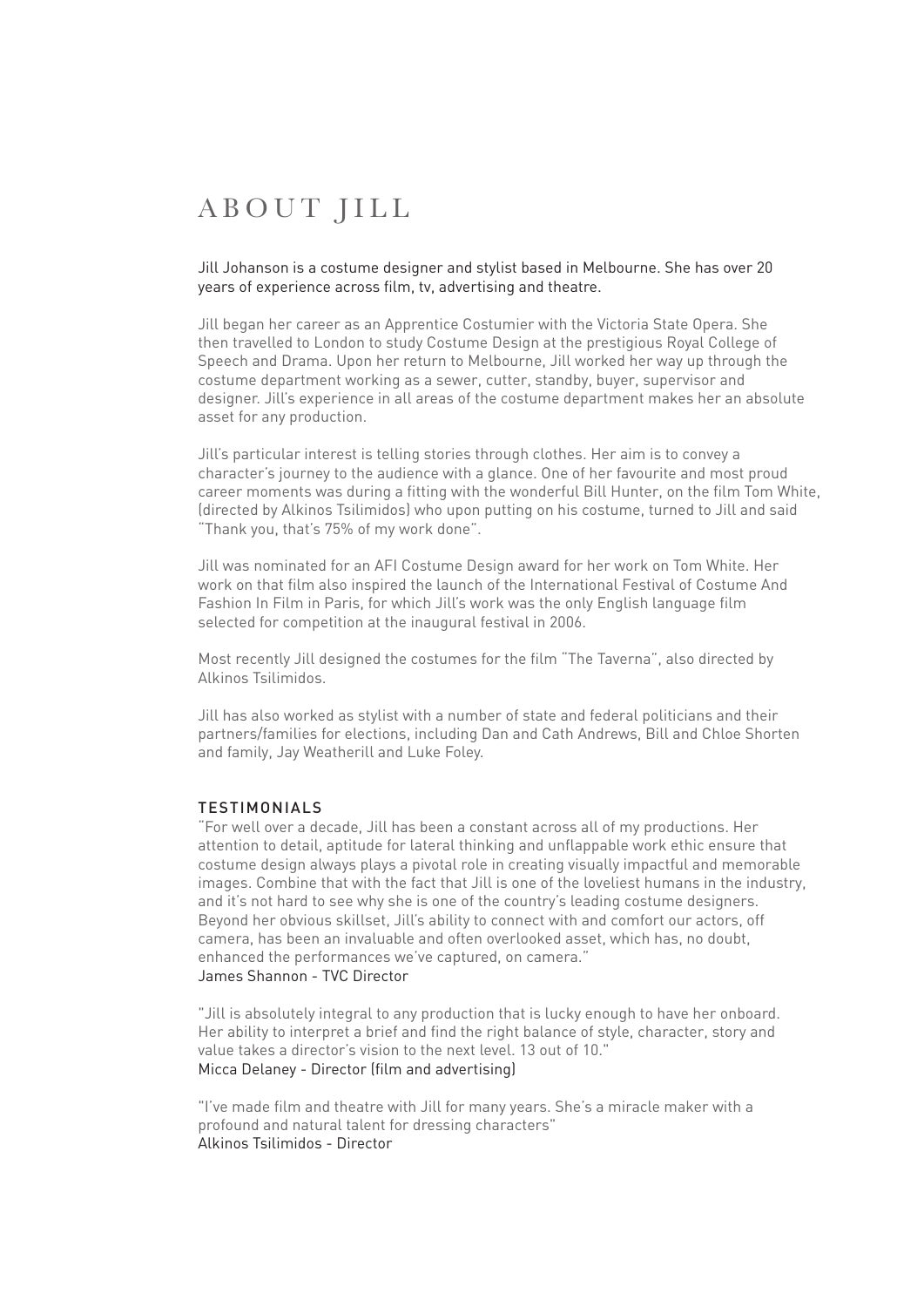## RECENT TVC WORK

#### PRODUCTION COMPANY PRODUCT/CLIENT

### 2020

The Shannon Company Slater + Gordon Spinach Drummond Golf Spinach Big Swing Golf

#### 2019

ers Spinach The Reject Shop The Shannon Company Victoria Police Sedona Work Safe Heckler Zilingo Spinach Homedics Spinach The Reject Shop Passion Pictures Mount Franklin Water Airbag<br>Three Wise Men Three Wise Men Three Wise Men Airbag Vic Big Build

### 2018

Airbag<br>The Producers **Specsavers**<br>Cricket Aus The Producers<br>
The Shannon Company<br>
Cricket Australian Counce The Producers<br>
The Moss Group<br>
The Moss Group Leave It To Beaver Spinach Jalna Yoghurt 9 Powered McCafe 9 Powered Amazon Echo Chocolate Jols Lollies Chocolate Jenny Craig<br>
9 Powered CUB 9 Powered<br>The Shannon Company  $F$ linders Lane Productions Hub Chux Green Tea Mitsubishi Fox Sport<br>
The Shannon Company<br>
Slater + Gordon The Shannon Company Hub Oppo Phones

The Shannon Company **Industry Super Australia** The Shannon Company Victorian Dept Education and Training The Shannon Company Victorian Responsible Gambling Foundation

The Shannon Company Mother's Day Classic The Shannon Company Royal Australian College of General Practition-

Flare **National Australia Bank** The Shannon Company Victorian Responsible Gambling Foundation

Flare **Dept of Premier and Cabinet** Australian Council of Trade Unions Premier Dan Andrews and Cath Andrews<br>Cancer Council Australian Council of Trade Unions<br>Renault Koleos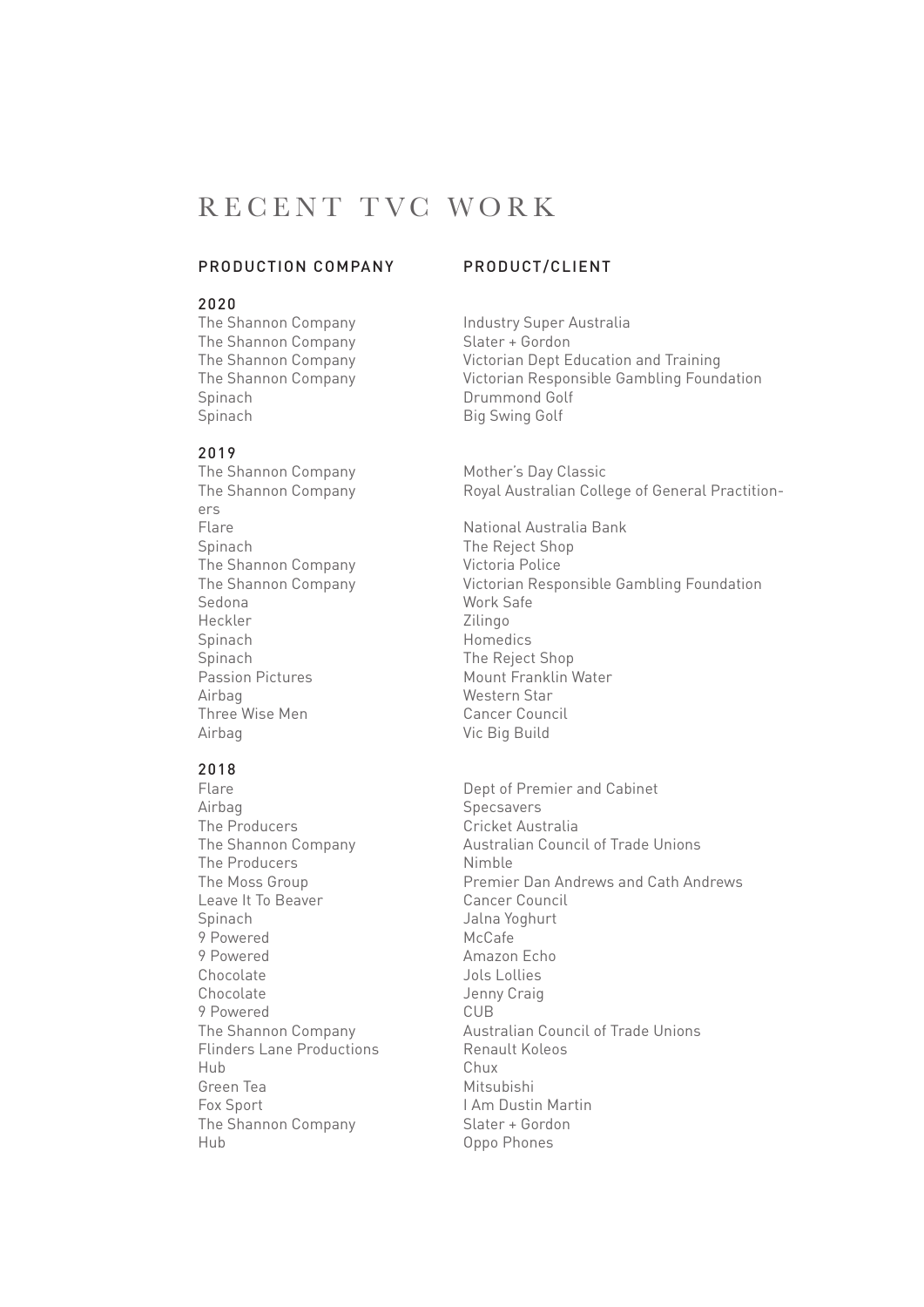### TV *&* FILM CREDITS

#### THE TAVERNA Rescued Films

UNDERBELLY FILES: CHOPPER Screentime Pty Ltd 1960s-2013 Costume Designer 2017 Director: Peter Andrikidis

Contemporary Stylist

IT'S A DATE, SERIES 2 Princess Pictures Comedy Costume Designer April - July 2014 **Producer: Paul Walton** 

THE AMAZING RACE SERIES 3 Seven Network Contemporary Stylist Feb - March 2014 **Producer: Priscilla Yeo** 

JUDITH LUCY IS ALL WOMAN ABC TV Contemporary Costume Designer Feb - April 2014 Director: Anna Bateman

HARTMAN'S SOLUTION Southern Star Drama Pilot - Contemporary Costume Designer Oct - Nov 2013 **Producer: Paul Maloney** 

WACKY WORLD BEATERS Active TV Contemporary Children's Series Stylist July - August 2014 Producer: Amanda Peppard

WINNERS & LOSERS Seven Network Series 1,2 & 3 – Contemporary Costume Designer

10 TERRORISTS The Picture Tank Feature Film – Contemporary Costume Designer Nov – December 2009 Director: Dee Mclachlan

Feature Film – Contemporary Costume Designer

#### JOHN SAFRAN'S RACE RELATIONS Racer Pictures / ABC TV

CITY HOMICIDE Seven Network Series 1 & 2 – Contemporary Costume Designer<br>
March 2007 – Oct 2008 Contemporary Producer: Marv-An

Contemporary Costume Designer 2019 Producer/Director: Alkinos Tsilimidos

LUKEWARM SEX Northern Pictures 2015 Producer: Anna Bateman

August 2010 - July 2013 Producers: Mary-Anne Carroll, Paul Moloney

THE KINGS OF MYKONOS Kings Of Mykonos Productions July – October 2009 Producers: Nick Giannopoulos, Emile Sherman, Sally Ayre-Smith Director: Peter Andrikidis

Doco/Comedy Costume Designer<br>
May - June 2009 Costume Designer<br>
Producers: John Sa Producers: John Safran, John Molloy

Producer: Mary-Anne Carroll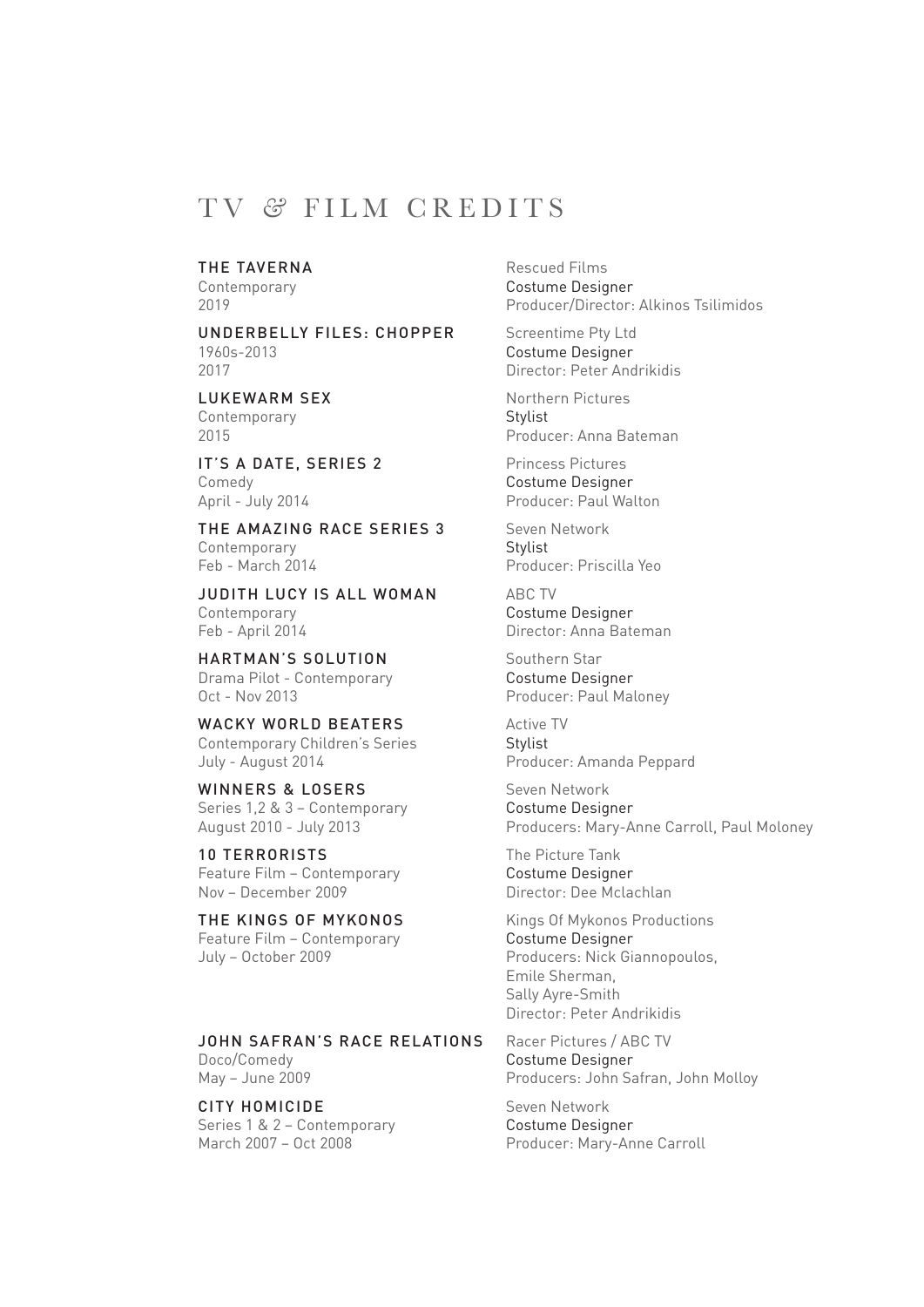### TV *&* FILM CREDITS cont.

#### THE INDEPENDENT Apocalypse Films

Feature Film – Contemporary Costume Designer Nov – Dec 2006 Producer: Jim Xyga

THE JAMMED Jammed Films Feature Film - Contemporay Costume Designer Feb 2006 Director: Dee Mclachlan

CALL ME MUM Big & Little Films Tele-Feature - Contemporary Costume Designer Feb 2005 Director: Margo Nash

EM 4 JAY Rescued Films Feature Film - Contemporary Costume Designer Feb 2005 Director: Alkinos Tsilimidos

Jan - March 2004 P roducer: Laura Waters

\*TOM WHITE Rescued Films Feature Film - Contemporary Costume Designer April - June 2003 Director: Alkinos Tsilimidos

LEGACY OF THE SILVER SHADOW A.C.T.F. Children'sí Television Series Costume Designer 13 X 1/2 hr 16Mm Producer: Bernadette Oímahony 2001 - 2002 Production Designer: Tel Stolfo

CRASH ZONE II A.C.T.F. Television Series - 16Mm - Contemporary Costume Designer June 2000 - November 2000 Producer: Bernadette O'mahony

ROUND THE TWIST IV A.C.T.F.<br>Television Series - 16Mm - Contemporary Costume Designer Television Series - 16Mm - Contemporary December 1999 - May 2000 Producer: Helen Watts

YOLNGU BOY A.C.T.F. Feature Film - 35mm<br>
Costume Designer August 1999 - November 1999 Director: Stephen Johnson

Television Series X 52 - DVT Costume Designer

THE NEVER TOO LATE SHOW Artist Services & SBS TV 10 Part Adult Literacy Series - Multicam Costume Designer October 1998 - December 1998 Line Producer: Anne Darrouzett

\* AFI AWARD NOMINATED 2004

EAGLE & EVANS ABC TV, Burberry Prods & Princess Pictures Sketch Comedy 8 X 30 Mins Costume Designer, Eps 2-6

HIGH FLYERS West Street Productions January 1999 - June 1999 **Producers: Jan Bladier, David Lee**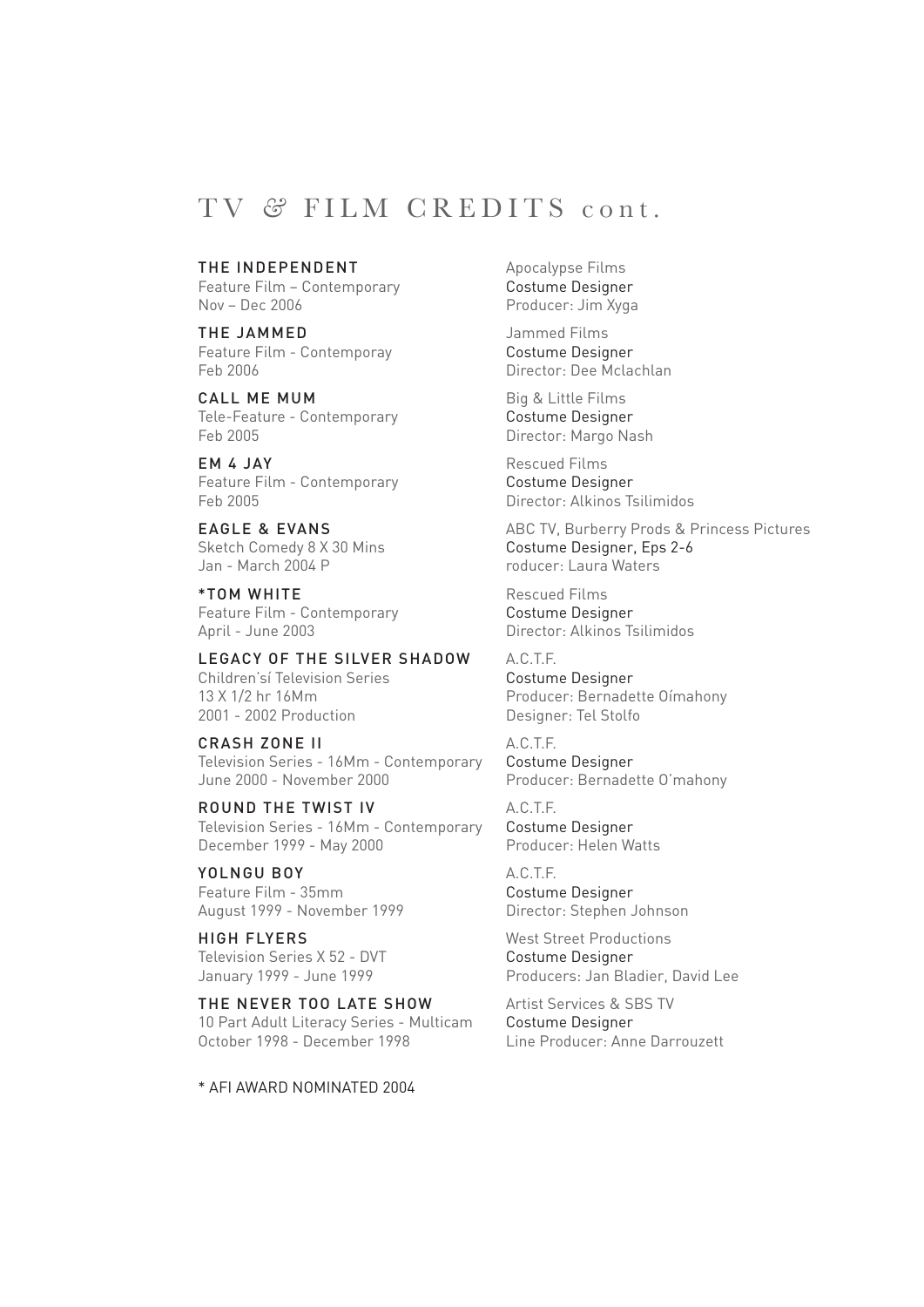### THEATRE CREDITS

#### BARRY MORGAN Stephen Teakle

2020

THE GREYBEARD PROJECT Airena Productions Inflatable Chimpanzee Construction Assistant

2018

TEJAS VERDES Theatre 451 May 2016

**GLENGARRY GLEN ROSS** Melbourne Theatre Company 1983 Costume Designer May - July 2014 **Director: Alkinos Tsilimidos** 

WOGBOY'S LIVE

Circus Costume Designer

Dance Performance Costume Designer October 2003 Choreographer: Lucy Guerin

PLASTICINE PARK Lucy Guerin Inc

LOVE IN THE AGE OF THERAPY Oz Opera Opera - Contemporary Costume Buyer & Co-Ordinator Sept - Oct 2002 Designer: Dan Potra

Retro/contemporary **Costume Designer** 

2020 Project Manager: Felipe Reynolds

STAR WOGS<br>
1980's - current 
2000's - current

2000's - current

2000's - current

2000's - current
2000's - current
2000's - current
2000's - current
2000's - current
2000's - current
2000's - current
2000's - current
200 Costume Designer

**DISGRACED** Melbourne Theatre Company Contemporary Costume Designer May-June 2016 **Director: Nadia Tass** 

1980 - 2005 Costume Designer

Contemporary Costume Designer Dec 2013 Producer/Director: Nick Giannopoulos

RED Melbourne Theatre Company Late 1950'S-60'S Costume Designer March 2012 Director: Alkinos Tsilimidos

CIRCA NICA ROADSHOW NICA (National Institute Of Circus Arts) April - May 2004 Director: Neill Gladwin & John Saunders

STRAVINSKY DANCES Melbourne Symphony Orchestra

Visual Art/Dance Performance<br>
Costume Design And Construction<br>
Choreographer: Lucy Guerin Choreographer: Lucy Guerin Visual Artist: Patricia Piccinini

**ON EDGE** NICA (National Institute Of Circus Arts)<br>Circus Costume Designer Costume Designer March - April 2003 **Director: Gail Kelly** 

**HIGH VOLTAGE** NICA (National Institute Of Circus Arts) Circus Costume Designer Director: Stephen Burton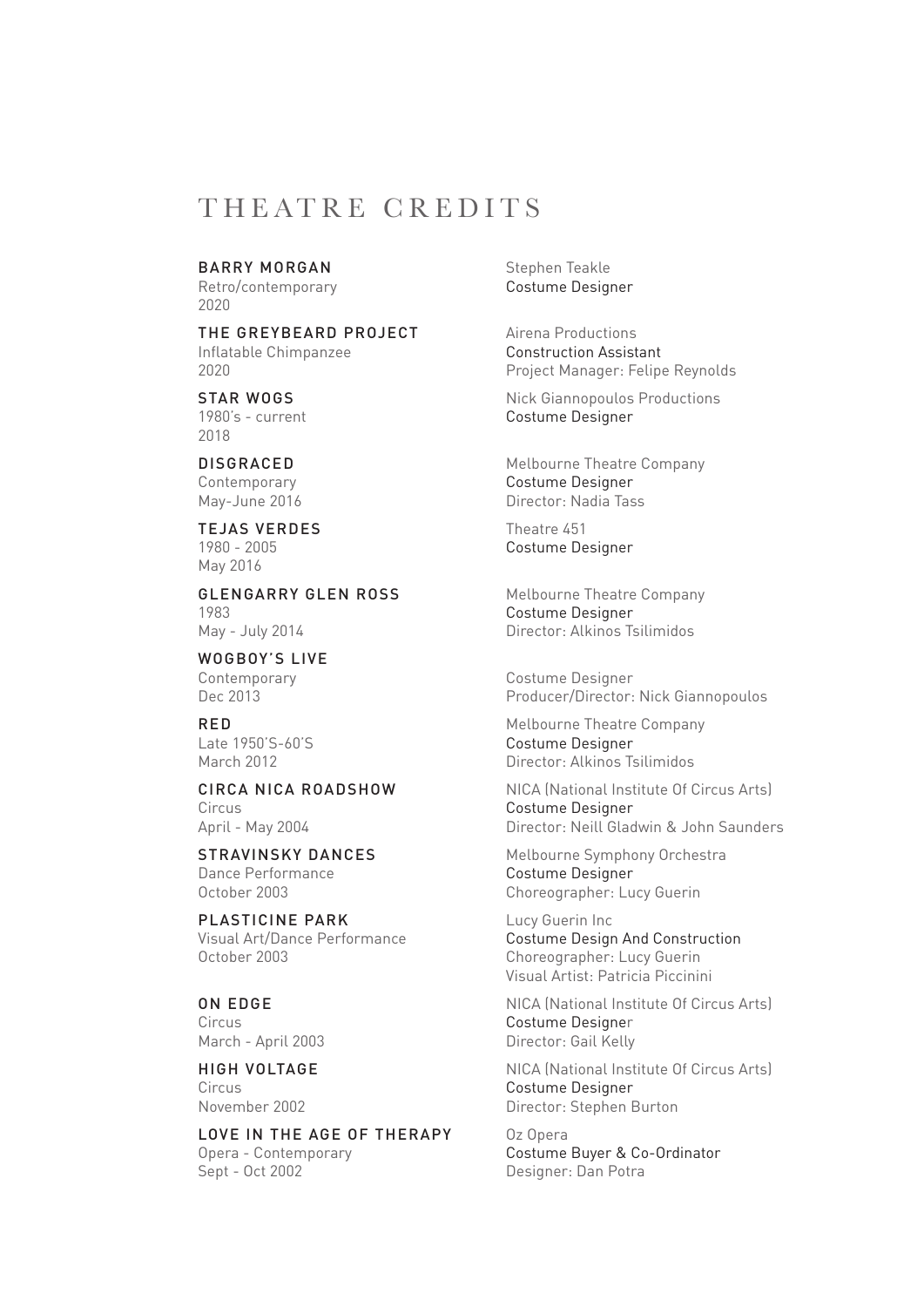## THEATRE CREDITS

Period - Early 1900S<br>1996

THE TWO EXECUTIONERS Chamber Made Opera Period - Late 1800s<br>
1994 **Costume Construction**<br>
Costume Designer: Lou

VICTORIA STATE OPERA Apprentice Costume Cutter

WIDE SARGASSO SEA Chamber Made Opera<br>1880s To 1960s<br>Costume Supervisor/C 1880s To 1960s<br>
1880s To 1960s<br>
1997 **Costume Supervisor/Costumier/Dresser**<br>
Designer: Dan Potra Designer: Dan Potra

TRAVESTIES<br>
Period - Early 1900S<br>
Costume Design Director: Paul Corcoran

Costume Designer: Louise Mccarthy

1989 - 1992 Full-Time Employment On All Stage Productions